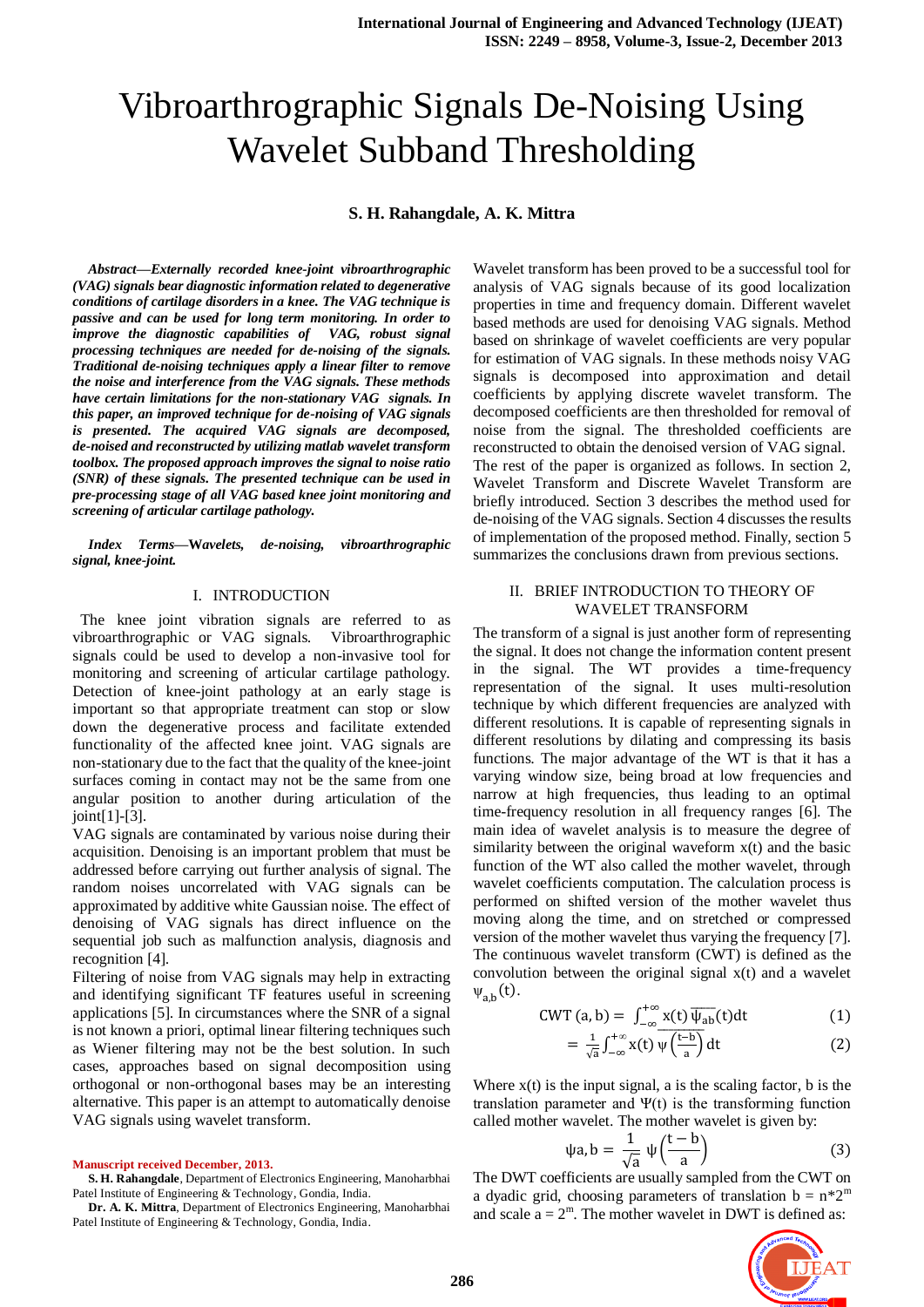$$
\psi_{m,n}(t) = \frac{1}{\sqrt{2^m}} \psi\left(\frac{t - n2^m}{2^m}\right)
$$
 (4)

DWT analyzes the signal by decomposing it into its coarse and detail information, which is accomplished by using successive high-pass and low-pass filtering operations, on the basis of the following equations:

$$
y_{\text{high}}(k) = \sum_{n} x(n) \cdot h(2k - n) \tag{5}
$$

$$
y_{low}(k) = \sum_{n} x(n) \cdot l(2k - n) \tag{6}
$$

Where  $y_{\text{high}}(k)$  and  $y_{\text{low}}(k)$  are the outputs of the high-pass and low-pass filters with impulse response h and *l*, respectively, after up sampling by 2.

In CWT, the signals are analyzed using a set of basic functions which relate to each other by simple scaling and translation. In the case of DWT, a time-scale representation of the digital signal is obtained using digital filtering techniques. The signal to be analyzed is passed through filters with different cutoff frequencies at different scales.

The DWT, which is based on sub-band coding, is found to yield a fast computation of wavelet transform. It is easy to implement and reduces the computation time and required resources. The DWT is computed by successive low-pass and high-pass filtering of the discrete time-domain signal as shown in figure 1. This is called the Mallat algorithm or Mallat-tree decomposition. Its significance lies in the manner it connects the continuous-time multiresolution to discrete-time filters. In the figure, the signal is denoted by the sequence  $x(n)$ , where n is an integer. The low pass filter is denoted by  $l(n)$  while the high pass filter is denoted by  $h(n)$ . At each level, the high pass filter produces detail information; cD, while the low pass filter associated with scaling function produces coarse approximations; cA.



Fig.1. Multi-level wavelet decomposition tree.

With the application of this approach, the time resolution becomes arbitrarily good at high frequencies, while the frequency resolution becomes arbitrarily good at low frequencies. The filtering and decimation process is continued until the desired level is reached. The maximum number of levels depend on the length of the signal. The DWT of the original signal is then obtained by concatenating all the coefficients, cA and cDs, starting from the last level of decomposition.

After the wavelet decomposition, the noise in a signal can be further removed by wavelet de-noising. There are two methods which can be adopted to remove the noise using wavelet de-noising. The first method is forced de-noising. This method turns high frequency coefficients to zero in wavelet decomposition structure. After reconstruction the results of this method are smooth. But there is a chance of loosing the useful high frequency parts of the original signal. The second method is threshold de-noising. This method gives the value of threshold based various thresholding

algorithms like Universal threshold, Rigorous Sure threshold and Minimax threshold [8]. In these methods the high frequency coefficients of wavelet decomposition are decided by the value of threshold. The threshold based de-noising improves the de-noised results significantly. These de-noised decomposition coefficients are then reconstructed using wavelet reconstruction.



Fig.2. Multi-level wavelet reconstruction tree.

Figure 2 shows the reconstruction of the original signal from the wavelet coefficients. Basically, reconstruction is the reverse process of decomposition. The approximation and detail coefficients at every level are upsampled by two, passed through the low pass and high pass synthesis filters and then added to get the reconstructed signal. This process is continued through the same number of levels as in the decomposition process to obtain the original signal [9]-[12].

The authors of the accepted manuscripts will be given a copyright form and the form should accompany your final submission.

## III. IMPLEMENTATION OF WAVELET BASED DENOISING OF VAG SIGNALS

The noise present in the signal can be removed by applying the wavelet shrinkage denoising method while preserving the signal characteristics, regardless of its frequency content. The algorithm for denoising of signals using wavelet shrinkage method is given below.

This algorithm is applied to denoising a noisy signal. Assume that the received signal y(n) is given as follows.

$$
y[n] = x[n] + d[n] \tag{7}
$$

where  $x(n)$  will denote an unknown signal to be detected, and  $d(n)$  is a white Gaussian noise. The original signal may also have high frequency features. High frequency characteristics of original signal with wavelet transform is preserved. Therefore, the wavelet transform is an effective method for denoising the noisy signal. Standard wavelet thresholding techniques, consists of hard thresholding and soft thresholding functions [13]. Wavelet Transformation, threshold selection is very important. The signal if the threshold value is too large or too small cannot be estimated accurately [14]-[16].

Hard Thresholding (h): In hard thresholding, those wavelet coefficients with absolute values below or at the threshold level  $(\lambda)$  are affected only and they are replaced by zero value whereas others are kept unchanged.

$$
\hat{Y}_{j,k}^{hard} = Y_{j,k} for |Y_{j,k}| > \lambda
$$
\n(8)

$$
= 0 \text{ for } |Y_{j,k}| \le \lambda \tag{9}
$$

Soft Thresholding (s): In soft thresholding, coefficients above threshold level  $(\lambda)$  are also modified; they are reduced by particular value of the threshold.

$$
\hat{Y}_{j,k}^{soft} = Y_{j,k} - \lambda for Y_{j,k} \ge \lambda
$$
\n(10)

$$
= 0 \text{ for } |Y_{j,k}| < \lambda \tag{11}
$$

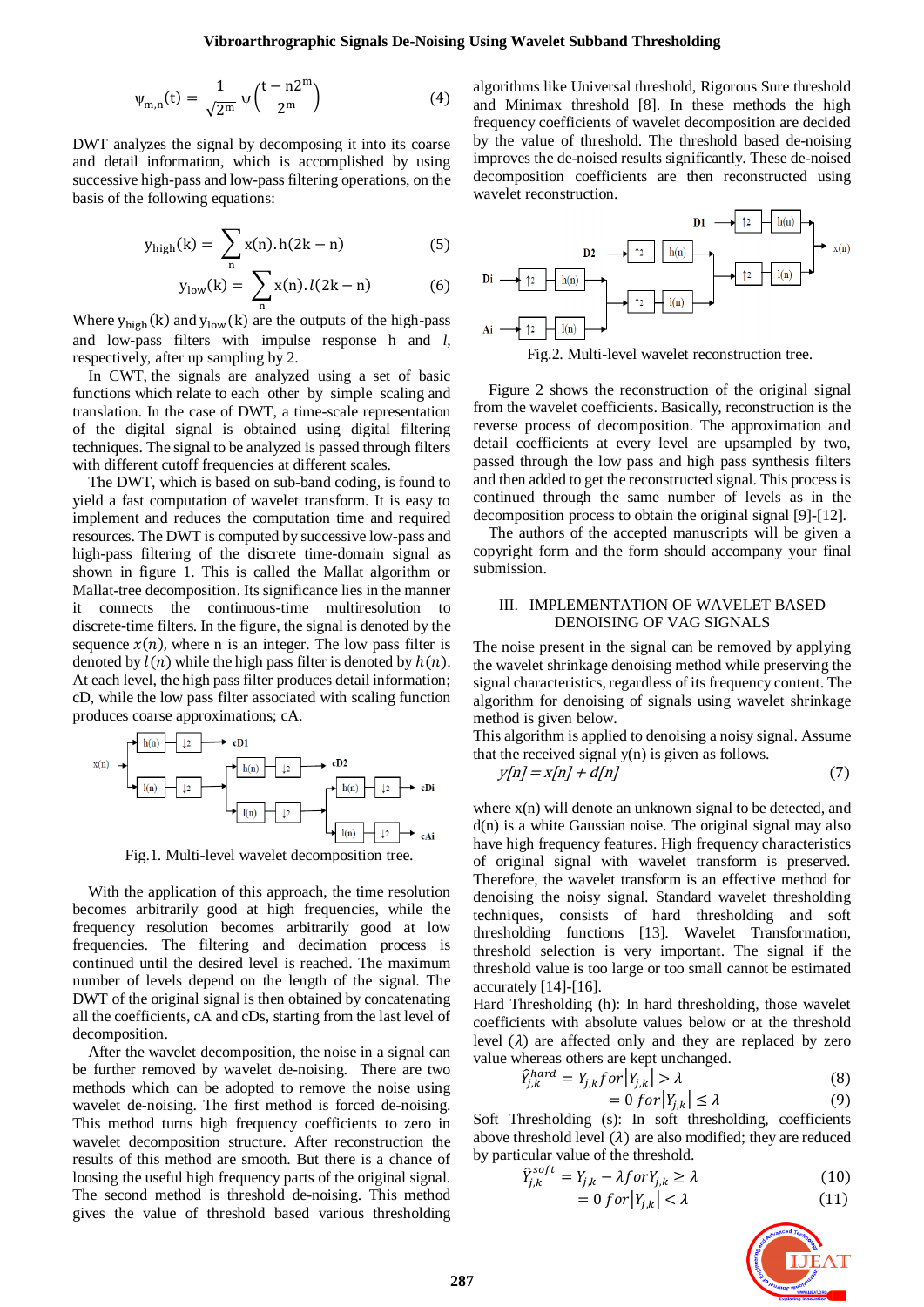$$
= Y_{j,k} + \lambda \text{for} Y_{j,k} \leq -\lambda \tag{12}
$$

The steps of the algorithm using soft and hard thresholding are as listed below [17].

- 1. Firstly, the received signal levels are separated by wavelet transform. Then, the received signal wavelet coefficients are calculated up to the desired level.
- 2. The variance  $(\sigma^2)$  of the noise is calculated using the wavelet coefficients.

$$
\widehat{\sigma} = \frac{med(|W_{j,k}|)}{0.6745}
$$

where *med(.)* denotes the median.

 $\tau$ 

3. The threshold value is calculated using the variance.

$$
= \sigma \sqrt{2 \cdot \log(n)}
$$

where T is the threshold value and n is the length of signal.

- 4. Thresholding is performed using soft thresholding equation after the calculation of the threshold value.
- 5. The original signal is reconstructed using the inverse wavelet transform and retained coefficients.

#### IV. RESULTS OF DENOISING OF VAG SIGNALS

The acquired VAG signals are saved in a \*wav format of the personal computer for subsequent processing. An example of acquired VAG signal is shown in figure.



Fig.3. Waveform of a original VAG Signal (Noisy)

The acquired VAG signals were normalized to the maximum amplitude. This normalized signal is then decomposed into time-frequency representations using DWT. The major advantage of the DWT is that it provides good time resolution. Because of its great time and frequency localization ability, the DWT can reveal the local characteristics of the input signal.

In this work a fifth level discrete wavelet decomposition of the fourth order Coiflects is selected to obtain coefficients of all the components (i.e. details and approximation). The selection of wavelet is based on the fact that smoothness of the Coiflects wavelet increases as the order of filter increases. The choice of level of the decomposition is based on a desired low-pass cutoff frequency. The waveforms of all the coefficients of decomposition are shown in figure 4.



Fig.4. Coefficients of the Wavelet Decomposition

After the wavelet decomposition of the recorded signals, the noise can be further removed by wavelet de-noising technique. This process retains the noise containing decomposition coefficients and removes those associated with the noise. The calculation of threshold is done by universal thresholding algorithm with soft threshold [18]. This algorithm shows the best performance for the non-stationary VAG signals when using the fourth order Coiflets wavelet with three decomposition levels.

Reconstruction is the reverse process of decomposition. The signal is then reconstructed using de-noised coefficients of the wavelet decomposition. The details and approximation coefficients of the reconstructed signal are obtained. The waveforms of these coefficients of reconstruction and the reconstructed signal are shown in figure 5 & 6.



Fig.5. Thresholded Coefficients



Fig.6. Waveform of a Reconstructed Signal (Denoised)

### V. CONCLUSION

Vibroarthrographic signals are a suitable tool for assessments of knee joint related diseases, mostly due to its passive nature. The main benefit of this technique lies in its long-term measurement ability, which is important because of the longest joint of human body. The vibroarthrographic signals were de-noised using DWT. The applied wavelet based signal processing technique produces a de-noised knee joint sound signal which is more suitable for further diagnostic analysis. The results of this study are very promising and clearly indicate that the technique is accurate, robust, simple to implement and is very useful for the knee joint monitoring applications.

## **REFERENCES**

- [1] G.E. McCoy, J.D. Mccrea, D.E. Beverland, W.G. Kernohen, R.A.B. Mollan, "Vibration arthrography as a diagnostic aid in diseases of the knee", The Journal Bone and Joint Surgery, vol. 69-B (2), pp.288-293, 1987.
- [2] M.L. Chu, I.A. Gradisar, R. Mostardi, "A noninvasive electroacoustical evaluation technique of cartilage in pathological knee joints", Medical and Biological Engineering and Computing, vol. 16, pp. 437-442, 1978.
- [3] R.M. Rangayyan, C.B. Frank, G.D. Bell, R. Smith, "Analysis of knee joint sounds signals : Invited paper", IEEE Engineering in medicine & Biology Society 10th Annual International Conference,1988, 712-713.
- [4] S. Krishnan, R. M. Rangayyan, "Automatic de-noising of knee-joint vibration signals using adaptive time-frequency representations," Medical and Biological Engineering and Computing, vol. 38, no.1, pp. 2-8, 2000.
- [5] S. Krishnan, R.M. Rangayyan, "Denoising knee joint vibration signals using adaptive time-frequency representations", Proc. IEEE Canadian Conference on Electrical and Computer Engineering, Edmonton, Canada, 9-12 May 1999, pp 1495-1500.
- [6] V.S. Chourasia, A. K. Tiwari, "Most suitable wavelet for fetal phonocardiographic signal analysis", Journal of Future Engineering & Technology, vol. 4, no. 3, pp. 23-29, Feb-Apr 2009.